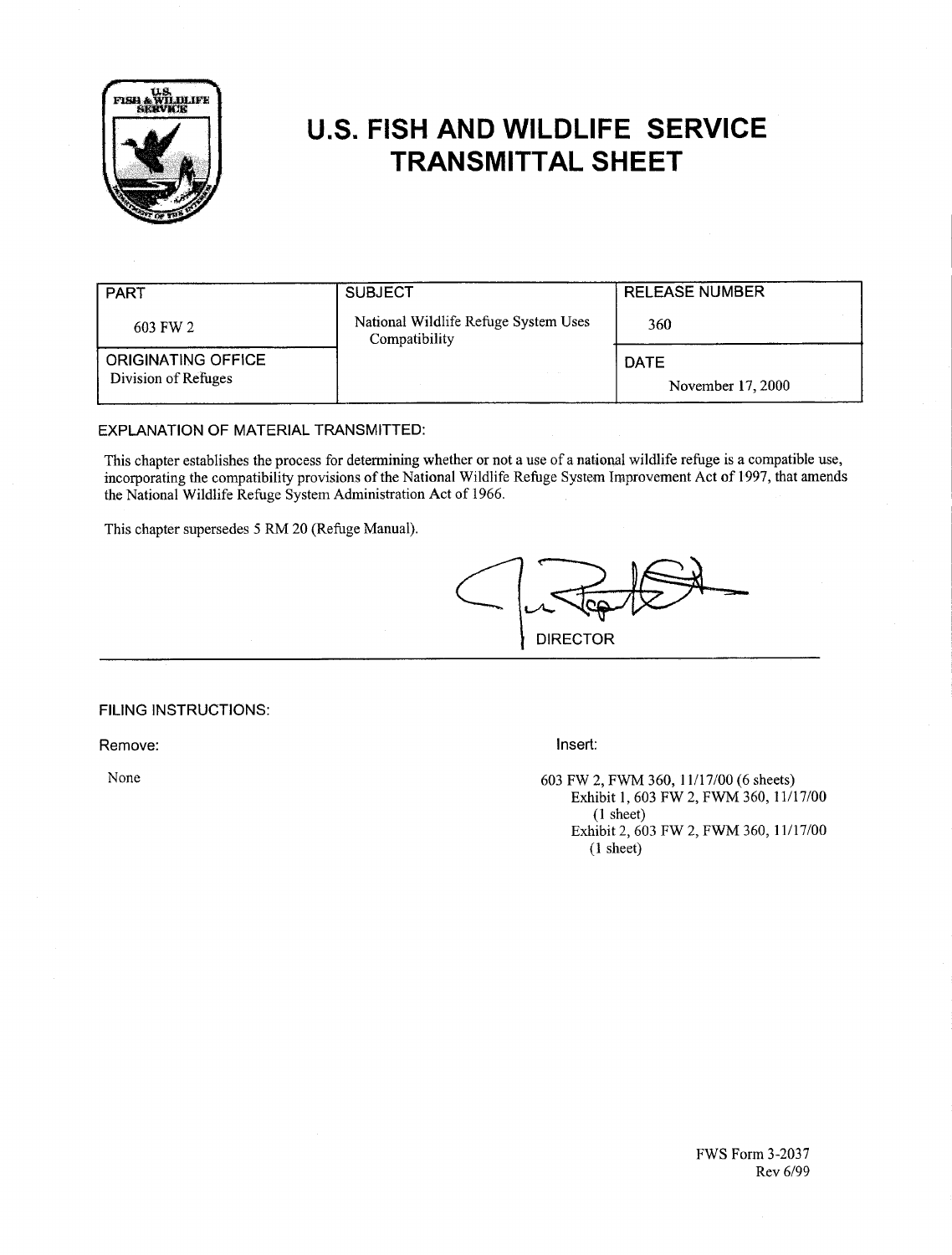# **Refuge Management Part 603 National Wildlife Refuge System Uses**

## **Chapter 2 Co mpatibility 603 FW 2**

**2.1 What is the purpose of this chapter?** This chapter provides policy for determining compatibility of proposed and existing uses of national wildlife refuges.

**2.2 What does this policy apply to?** This policy applies to all proposed and existing uses of national wildlife refuges where we have jurisdiction over such uses.

**2.3 What is the compatibility policy?** The refuge manager will not initiate or permit a new use of a national wildlife refuge or expand, renew, or extend an existing use of a national wildlife refuge unless the refuge manager has determined that the use is a compatible use.

# **2.4 What are the objectives of this chapter?**

**A.** To provide guidelines for determining compatibility of proposed national wildlife refuge uses and procedures for documentation and periodic review of existing national wildlife refuge uses; and

**B.** To ensure that we administer proposed and existing national wildlife refuge uses according to laws, regulations, and policies concerning compatibility.

**2.5 What are our statutory authorities for requiring uses of national wildlife refuges to be compatible?**

**A. National Wildlife Refuge System Administration Act of 1966 as amended by the National Wildlife Refuge System Improvement Act of 1997, 16 U.S.C. 668dd-668ee (Refuge Administration Act).** This law states that "The Secretary is authorized, under such regulations as he may prescribe, to -- (A) permit the use of any area within the System for any purpose, including but not limited to hunting, fishing, public recreation and accommodations, and access whenever he determines that such uses are compatible" and that ". . . the Secretary shall not initiate or permit a new use of a refuge or expand, renew, or extend an existing use of a refuge, unless the Secretary has determined that the use is a compatible use and that the use is not inconsistent with public safety." The law also provides that, in administering the National Wildlife Refuge System, ". . . the Secretary is authorized to . . . Issue regulations to carry out this Act." A significant directive of the Refuge Administration Act is to ensure that we maintain the biological integrity, diversity, and environmental health of the National Wildlife Refuge System for present and future generations of Americans. We are now using the term "ecological integrity" in lieu of the phrase "biological integrity, diversity, and environmental health." Uses that we reasonably may anticipate to conflict with pursuing this directive to maintain the ecological integrity of the System are contrary to fulfilling the National Wildlife Refuge System mission and are therefore not compatible. Fragmentation of the National Wildlife Refuge System's wildlife habitats is a direct threat to the integrity of the National Wildlife Refuge System, both today and in the

decades ahead. Uses that we reasonably may anticipate to reduce the quality or quantity or fragment habitats on a national wildlife refuge will not be compatible.

**B. Refuge Recreation Act of 1962, 16 U.S.C. 460k-460k-4 (Refuge Recreation Act).** This law requires that any recreational use of a national wildlife refuge must be compatible with the primary purposes for which the refuge was established.

**C. Alaska National Interest Lands Conservation Act of 1980, P.L. 96-487, 94 Stat. 23-71 (ANILCA).** Section 304 of ANILCA adopted the compatibility standard of the Refuge Administration Act for Alaska refuges.

#### **2.6 What do these terms mean?**

**A. Compatibility determination.** A written determination signed and dated by the refuge manager and Regional Chief signifying that a proposed or existing use of a national wildlife refuge is a compatible use or is not a compatible use. The Director makes this delegation through the Regional Director.

**B. Compatible use.** A proposed or existing wildlifedependent recreational use or any other use of a national wildlife refuge that, based on sound professional judgment. will not materially interfere with or detract from the fulfillment of the National Wildlife Refuge System mission or the purposes of the national wildlife refuge.

**C. Comprehensive conservation plan.** A document that describes the desired future conditions of a refuge or planning unit and provides long-range guidance and management direction to achieve the purposes of the refuge; helps fulfill the mission of the Refuge System; maintains and, where appropriate, restores the ecological integrity of each refuge and the Refuge System; helps achieve the goals of the National Wilderness Preservation System; and meets other mandates.

**D. Conservation, and Management.** To sustain and, where appropriate, restore and enhance, healthy populations of fish, wildlife, and plants utilizing, in accordance with applicable Federal and State laws, methods and procedures associated with modern scientific resource programs. Such methods and procedures include, consistent with the provisions of the National Wildlife Refuge System Administration Act of 1966 (16 U.S.C. 668dd-668ee), protection, research, census, law enforcement, habitat management, propagation, live trapping and transplantation, and regulated taking.

**E. Coordination area.** A wildlife management area made available to a State by:

**(1)** Cooperative agreement between the U.S. Fish and Wildlife Service and a State agency having control over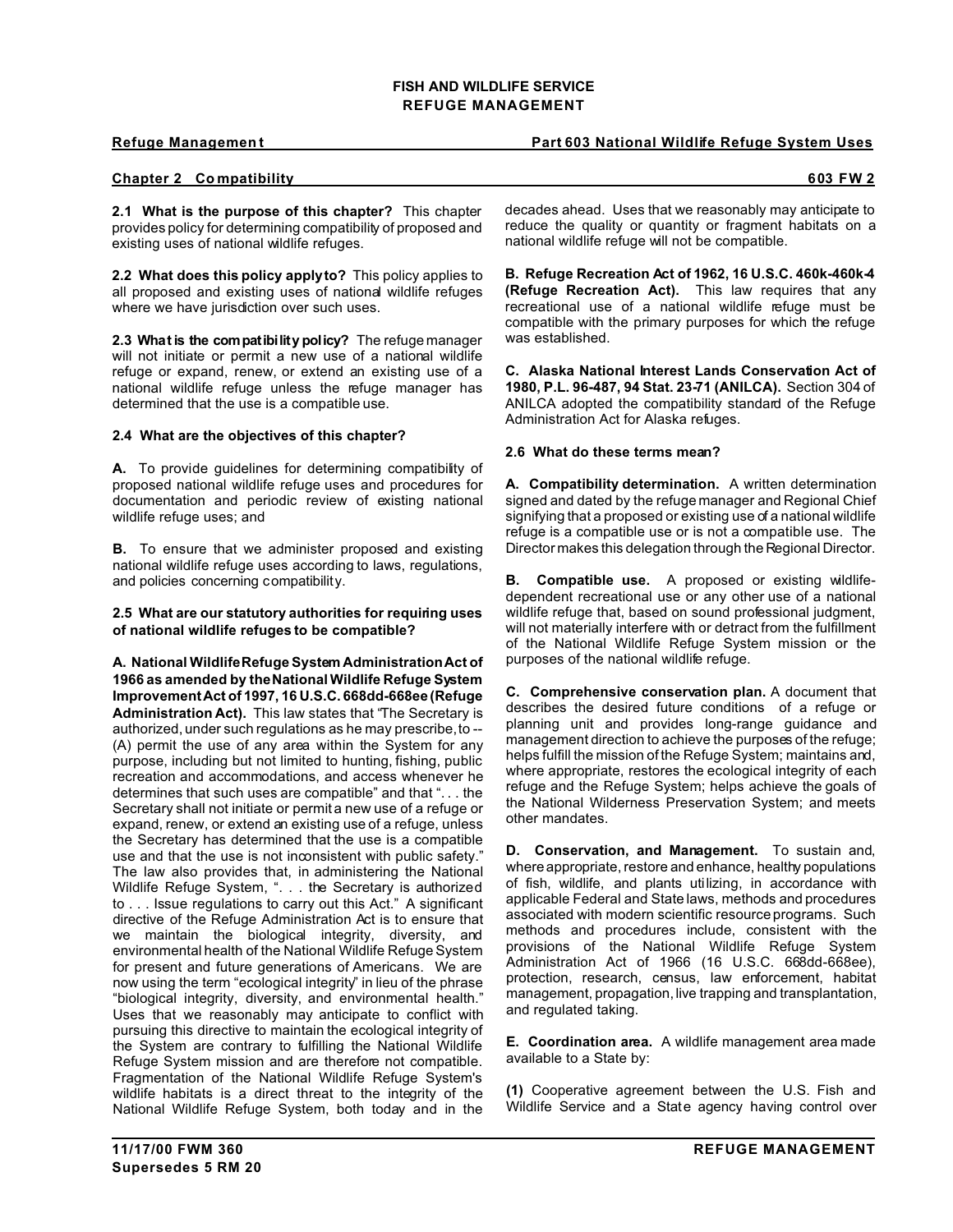### **Refuge Management Part 603 National Wildlife Refuge System Uses**

### **Chapter 2 Co mpatibility 603 FW 2**

wildlife resources pursuant to section 4 of the Fish and Wildlife Coordination Act (16 U.S.C. 664); or

**(2)** Long-term leases or agreements pursuant to title III of the Bankhead-Jones Farm Tenant Act (7 U.S.C. 1010 et seq.). The States manage coordination areas but they are part of the National Wildlife Refuge System. The compatibility standard does not apply to coordination areas.

**F. Director.** The Director, U.S. Fish and Wildlife Service or the authorized representative of such official.

**G. Fish, Wildlife, and Fish and wildlife.** Any member of the animal kingdom in a wild, unconfined state, whether alive or dead, including a part, product, egg, or offspring of the member.

**H. National wildlife refuge, and Refuge.** A designated area of land, water, or an interest in land or water located within the National Wildlife Refuge System but does not include coordination areas.

**I. National Wildlife Refuge System, and System.** All lands, waters, and interests therein administered by the U.S. Fish and Wildlife Service as wildlife refuges, wildlife ranges, wildlife management areas, waterfow production areas, coordination areas, and other areas for the protection and conservation of fish and wildlife including those that are threatened with extinction as determined in writing by the Director or so directed by Presidential or Secretarial order. The determination by the Director may not be delegated.

**J. National Wildlife Refuge System mission, and System mission.** To administer a national network of lands and waters for the conservation, management, and where appropriate, restoration of the fish, wildlife, and plant resources and their habitats within the United States for the benefit of present and future generations of Americans.

**K. Plant.** Any member of the plant kingdom in a wild, unconfined state, including any plant community, seed, root, or other part of a plant.

**L. Purpose(s) of the refuge.** The purposes specified in or derived from the law, proclamation, executive order, agreement, public land order, donation document, or administrative memorandum establishing, authorizing, or expanding a national wildlife refuge, national wildlife refuge unit, or national wildlife refuge subunit. For refuges that encompass Congressionally designated wilderness, the purposes of the Wilderness Act are additional purposes of the wilderness portion of the refuge.

**M. Refuge management activity.** An activity conducted by the Service or a Service-authorized agent to fulfill one or more purposes of the national wildlife refuge, or the National Wildlife Refuge System mission. Service-authorized agents include contractors, cooperating agencies, cooperating associations, refuge support groups, and volunteers.

**N. Refuge management economic activity.** A refuge management activity on a national wildlife refuge that results in generation of a commodity which is or can be sold for income or revenue or traded for goods or services.<br>Examples include: farming, grazing, having, timber farming, grazing, haying, timber harvesting, and trapping.

**O. Refuge Manager.** The official directly in charge of a national wildlife refuge or the authorized representative of such official. In the case of a national wildlife refuge complex, this refers to the official directly in charge of the complex.

**P. Regional Chief.** The official in charge of the National Wildlife Refuge System within a Region of the U.S. Fish and Wildlife Service or the authorized representative of such official.

**Q. Refuge use, and Use of a refuge.** A recreational use (including refuge actions associated with a recreational use or other general public use), refuge management economic activity, or other use of a national wildlife refuge by the public or other non-National Wildlife Refuge System entity.

**R. Regional Director.** The official in charge of a Region of the U.S. Fish and Wildlife Service or the authorized representative of such official.

**S. Secretary.** The Secretary of the Interior or the authorized representative of such official.

**T. Service, We, and Us.** The U.S. Fish and Wildlife Service, Department of the Interior.

**U. Sound professional judgment.** A finding, determination, or decision that is consistent with principles of sound fish and wildlife management and administration, available science and resources, and adherence to the requirements of the National Wildlife Refuge System Administration Act of 1966 (16 U.S.C. 668dd-668ee), and other applicable laws. Included in this finding, determination, or decision is a refuge manager's field experience and knowledge of the particular refuge's resources.

**V. State, and United States.** One or more of the States of the United States, Puerto Rico, American Somoa, the Virgin Islands, Guam, and the territories and possessions of the United States.

**W. Wildlife-dependent recreational use, and Wildlifedependent recreation.** A use of a national wildlife refuge involving hunting, fishing, wildlife observation and photography, or environmental education and interpretation. The National Wildlife Refuge System Administration Act of 1966 (16 U.S.C. 668dd-668ee) specifies that these are the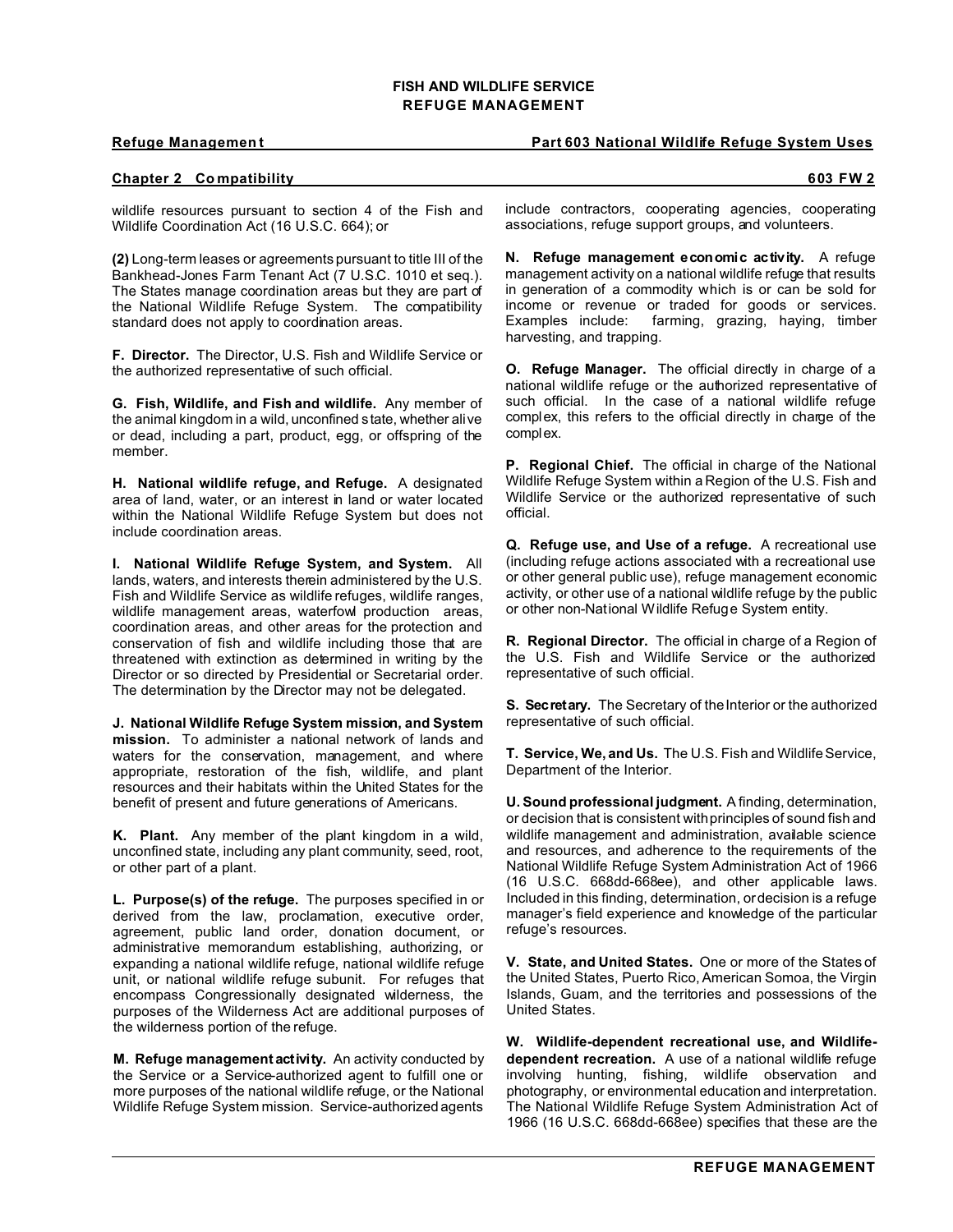# **Refuge Management Part 603 National Wildlife Refuge System Uses**

# **Chapter 2 Co mpatibility 603 FW 2**

six priority general public uses of the National Wildlife Refuge System.

#### **2.7 What are our responsibilities?**

**A. Director.** Provides national policy for making compatibility determinations to ensure that such determinations comply with all applicable authorities.

#### **B. Regional Director.**

**(1)** Ensures that refuge managers follow laws, regulations, and policies when making compatibility determinations.

**(2)** Makes the final decision on compatibility determinations when the Regional Chief does not concur with the refuge manager.

**(3)** Notifies the Director regarding controversial or complex compatibility determinations.

#### **C. Regional Chief.**

**(1)** Reviews all compatibility determinations for the purpose of deciding whether or not to concur.

**(2)** Refers a compatibility determination to the Regional Director if the Regional Chief does not concur with the refuge manager. Discusses nonconcurrence with the refuge manager for possible resolution before referring to the Regional Director.

**(3)** Notifies the Regional Director regarding controversial or complex compatibility determinations.

#### **D. Refuge Manager.**

**(1)** Determines if a proposed or existing use is subject to the compatibility standard.

**(2)** Determines whether a use is compatible or not compatible.

**(3)** Documents all compatibility determinations in writing.

**(4)** Ensures that we provide for public review and comment opportunities for all compatibility determinations, unless previously provided.

**(5)** Refers all compatibility determinations to the Regional Chief for concurrence.

**2.8 What is the compatibility standard for Alaska refuges?**

**A.** The Refuge Administration Act establishes the same standard for compatibility for Alaska refuges as for other national wildlife refuges. The provisions of ANILCA are the primary guidance refuge managers should apply when examining issues regarding subsistence use. We may alter the compatibility process, in some cases, for Alaska refuges to include additional procedural steps, such as when reviewing applications for oil and gas leasing on non-North Slope lands (ANILCA Sec. 1008) and for applications for transportation and utility systems (ANILCA Sec. 1104).

**B.** Alaska refuges established before the passage of ANILCA have two sets of purposes. Purposes for pre-ANILCA refuges (in effect on the day before the enactment of ANILCA) remain in force and effect, except to the extent that they may be inconsistent with ANILCA or the Alaska Native Claims Settlement Act, in which case the provisions of those Acts control. However, the original purposes for pre-ANILCA refuges apply only to those portions of the refuge established by the prior executive order or public land order, and not to those portions of the refuge added by ANILCA.

**C.** Section 22(g) of the Alaska Native Claims Settlement Act provides that patents issued to Village Corporations for selected land within the boundaries of a refuge existing on December 18, 1971, the signing date of the Act, will contain provisions that these lands remain subject to laws and regulations governing the use and development of such refuges. This includes application of the compatibility standard for such use and development, excepting certain differences provided in regulation (50 CFR 25.21) that acknowledge the unique status of these lands.

#### **2.9 When is a compatibility determination required?**

**A.** We require a compatibility determination for all refuge uses as defined by the term "refuge use" and must include in the analysis consideration of all associated facilities, structures, and improvements, including those constructed or installed by us or at our direction. This requirement will apply to all such facilities, structures, improvements, and refuge actions associated with uses that we approve on or after the effective date of this policy and to the replacement or major repair or alteration of facilities, structures, and improvements associated with already approved uses.

**B.** Facilities, structures, and improvements commonly associated with recreational public uses include: environmental education centers; boat/fishing docks; parking lots; boat ramps; roads; trails; viewing platforms/towers; and visitor centers.

**C.** Facilities, structures, and improvements commonly associated with refuge management economic activities include: loading/unloading areas; construction, operation,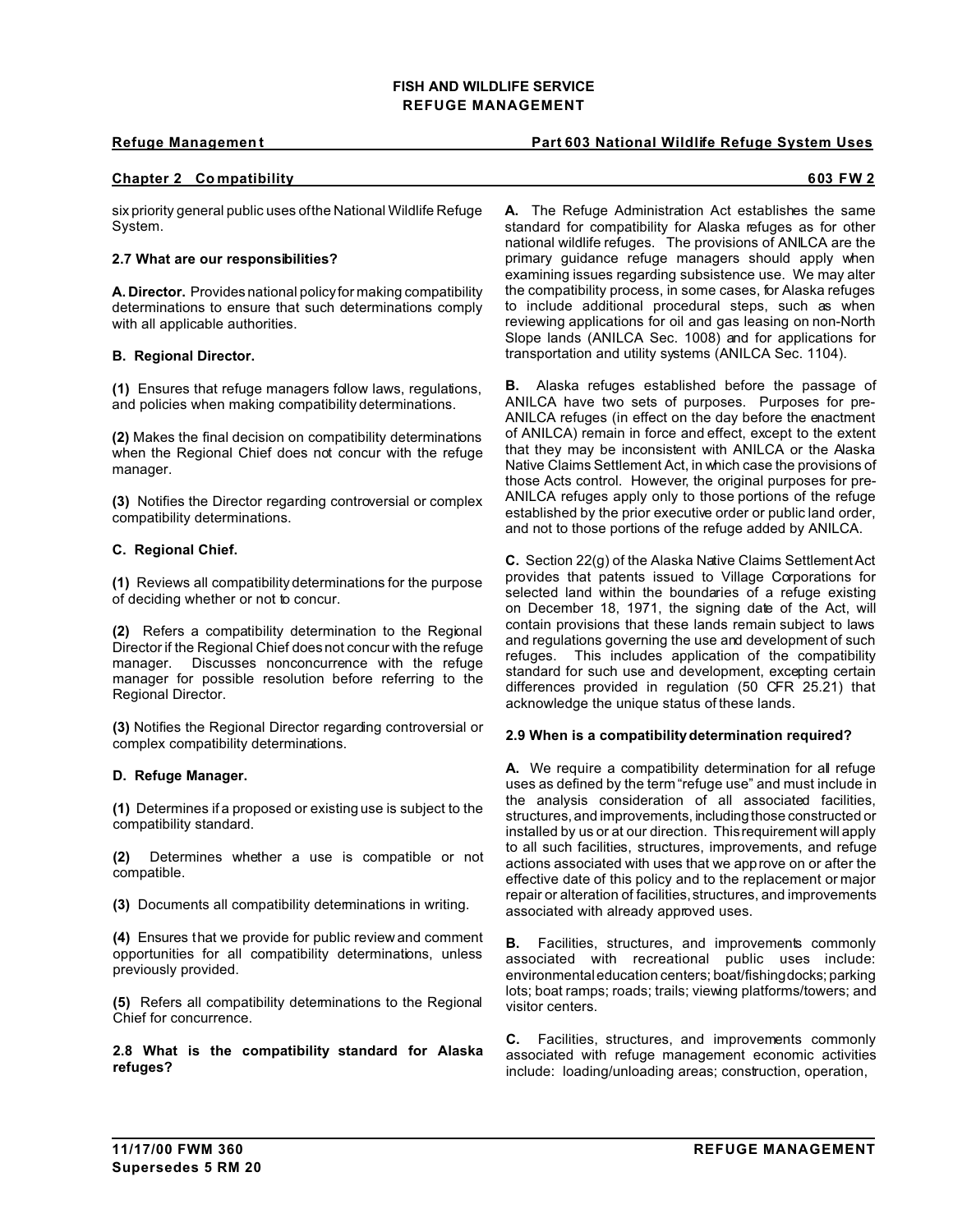### **Refuge Management Part 603 National Wildlife Refuge System Uses**

# **Chapter 2 Co mpatibility 603 FW 2**

and maintenance buildings; parking lots; roads and trails; fences; stock ponds and other livestock watering facilities; and crop irrigation facilities.

**D.** We will make compatibility determinations for such facilities, structures, and improvements at the same time we make the compatibility determination for the use or activity in question.

#### **2.10 When is a compatibility determination not required?**

**A. Refuge management activity.** We do not require a compatibility determination for refuge management activities as defined by the term "refuge management activity" except for "refuge management economic activities." Examples of refuge management activities that do not require a compatibility determination include: prescribed burning; water level management; invasive species control; routine scientific monitoring, studies, surveys, and censuses; historic preservation activities; law enforcement activities; and maintenance of existing refuge facilities, structures, and improvements. In addition, we do not require compatibility determinations for State wildlife management activities on a national wildlife refuge pursuant to a cooperative agreement between the State and the Fish and Wildlife Service where the refuge manager has made a written determination that such activities support fulfilling the refuge purposes or the System mission.

#### **B. Other exceptions.**

**(1)** There are other circumstances under which the compatibility requirements may not be applicable. The most common exceptions involve property rights that are not vested in the Federal Government, such as reserved rights to explore and develop minerals or oil and gas beneath a refuge. In some cases, these exceptions may include water rights, easements, or navigable waters. Exceptions may apply when there are rights or interests imparted by a treaty or other legally binding agreement, where primary jurisdiction of refuge lands falls to an agency other than us, or where legal mandates supersede those requiring compatibility. Where reserved rights or legal mandates provide that we must allow certain activities, we should not prepare a compatibility determination. In the case of reserved rights, the refuge manager should work with the owner of the property interest to develop stipulations in a special use permit or other agreement to alleviate or minimize adverse impacts to the refuge.

**(2)** Communication and cooperation between the refuge manager and the owner of reserved rights will help protect refuge resources without infringing upon privately held rights. refuge managers may find it helpful in these instances to secure legal advice from the Department of the Interior Office of the Solicitor.

**(3)** Compatibility provisions of the Refuge Administration Act do not apply to Department of Defense overflights or non-Department of Defense overflights above a refuge. However, other Federal laws (e.g., Airborne Hunting Act, Endangered Species Act, Bald Eagle Protection Act) may govern overflights above a refuge. For Department of Defense overflights, active communication and cooperation between the refuge manager and the local base commander will be the most effective way to protect refuge resources. For non-Department of Defense overflights, active communication and cooperation between the refuge manager and personnel at local airports, pilot training schools, and private groups regarding the Federal Aviation Administration's requested minimum altitudes over national wildlife refuges will be the most effective way to protect refuge resources.

**(4)** Compatibility requirements apply to activities on bodies of water in or within any area of the National Wildlife Refuge System. Under 50 CFR 25.11, this is effectively to the extent of the ownership interest of the United States in lands or waters. Where activities on water bodies not within an area of the National Wildlife Refuge System are affecting refuge resources, the refuge manager should seek State cooperation in managing the activities. If necessary, the refuge manager should consider refuge-specific regulations that would address the problem or consult with the Office of the Solicitor regarding other legal remedies for injury to refuge resources.

**(5)** Compatibility provisions of the Refuge Administration Act do not apply to activities authorized, funded, or conducted by another Federal agency that has primary jurisdiction over the area where a refuge or a portion of a refuge has been established, if those activities are conducted in accordance with a memorandum of understanding between the Secretary or the Director and the head of the Federal agency with primary jurisdiction over the area.

**C. Emergencies.** The Refuge Administration Act states that the Secretary may temporarily suspend, allow, or initiate any use in a refuge if the Secretary determines it is necessary to immediately act in order to protect the health and safety of the public or any fish or wildlife population. Authority to make decisions under this emergency power is delegated to the refuge manager. Temporary actions should not exceed 30 days and will usually be of shorter duration. Such emergency actions are not subject to the compatibility determination process as outlined in this chapter. When using this authority, the refuge manager will notify the Regional Chief in advance of the action, or in cases where the nature of the emergency requires immediate response, as soon as possible afterwards, and typically no later than the start of business on the first normal workday following the emergency action. The refuge manager will create a written record (memorandum to the file) of the decision, the reasons supporting it, and why it was necessary to protect the health and safety of the public or any fish or wildlife population.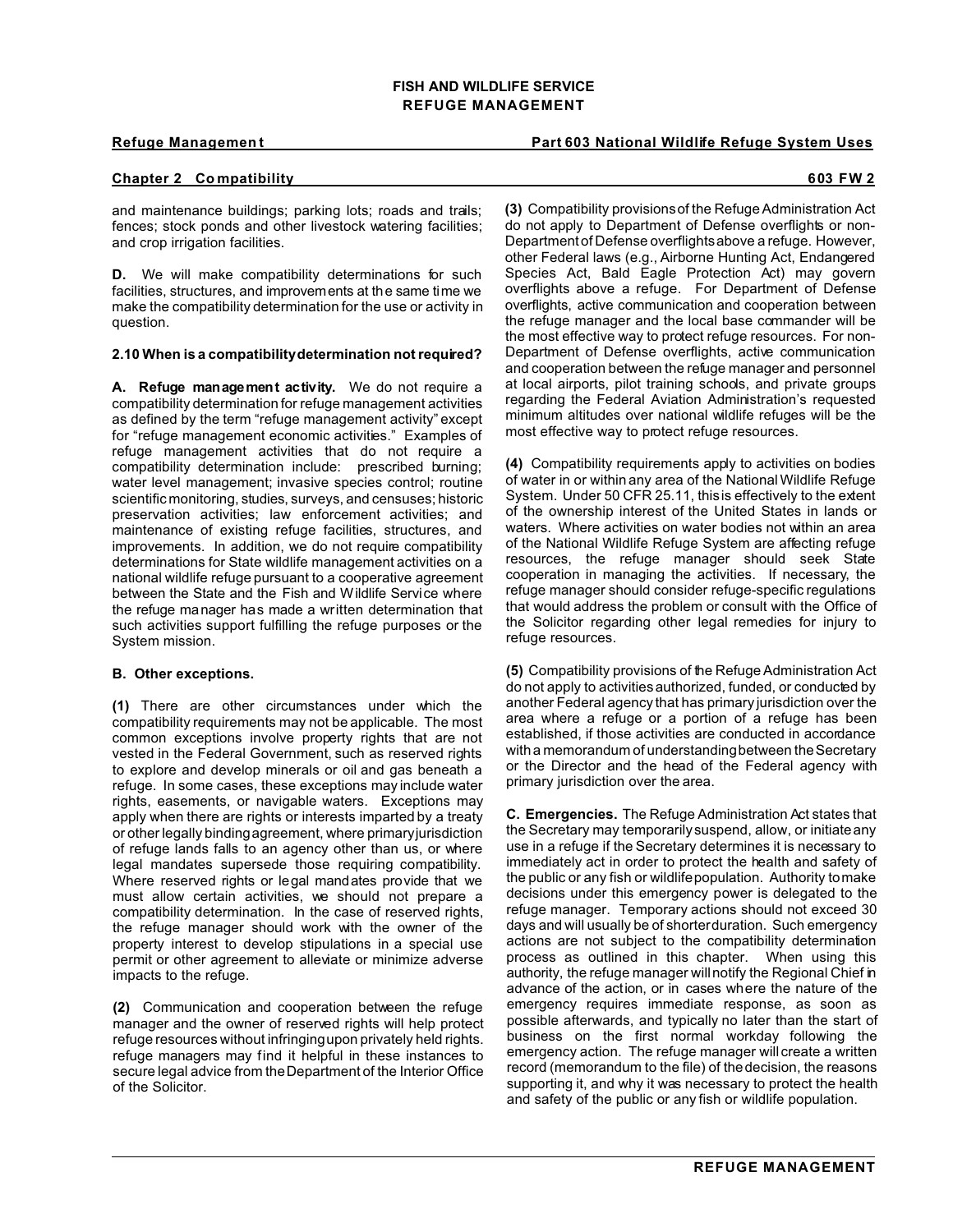### **Refuge Management Part 603 National Wildlife Refuge System Uses**

## **Chapter 2 Co mpatibility 603 FW 2**

### **D. Denying a proposed use without determining compatibility.**

**(1)** The refuge manager should deny a proposed use without determining compatibility if any of the following situations exist:

**(a)** The proposed use conflicts with any applicable law or regulation (e.g., Wilderness Act, Endangered Species Act, Marine Mammal Protection Act, Migratory Bird Treaty Act);

**(b)** The proposed use conflicts with any applicable executive order, or written Department of the Interior or Service policy;

**(c)** The proposed use conflicts with the goals or objectives in an approved refuge management plan (e.g., comprehensive conservation plan, comprehensive management plan, master plan or step-down management plan);

**(d)** The proposed use has already been considered in an approved refuge management plan and was not accepted;

**(e)** The proposed use is inconsistent with public safety;

**(f)** The proposed use is a use other than a wildlife-dependent recreational use that is not manageable within the available budget and staff; or

**(g)** The proposed use conflicts with other resource or management objectives provided that the refuge manager specifies those objectives in denying the use.

**(2)** A compatibility determination should be prepared for a proposed use only after the refuge manager has determined that we have jurisdiction over the use and has considered items (a) through (g) above (see Exhibit 1).

**E. Existing compatibility determinations.** Compatibility determinations in existence prior to the effective date of this policy will remain in effect until and unless modified and will be subject to periodic reevaluation as described in section 2.11H. Any use specifically authorized for a period longer than 10 years (such as rights-of-way) is subject to a compatibility determination at the time of the initial application and when the term expires and we receive a request for renewal. We will use periodic reevaluations for such longterm uses to review compliance with permit terms and conditions.

### **2.11 What are considerations when applying compatibility?**

# **A. Sound professional judgment.**

**(1)** In determining what is a compatible use, the Refuge Administration Act relies on the "sound professional judgment" of the Director. The Director delegates authority to make compatibility determinations through the Regional Director to the refuge manager. Therefore, it is the refuge manager who is required and authorized to exercise sound professional judgment. Compatibility determinations are inherently complex and require the refuge manager to consider their field experiences and knowledge of a refuge's resources, particularly its biological resources, and make conclusions that are consistent with principles of sound fish and wildlife management and administration, available scientific information, and applicable laws. When a refuge manager is exercising sound professional judgment, the refuge manager will use available information that may include consulting with others both inside and outside the Service.

**(2)** The refuge manager must also consider the extent to which available resources (funding, personnel, and facilities) are adequate to develop, manage, and maintain the proposed use so as to ensure compatibility. The refuge manager must make reasonable efforts to ensure that the lack of resources is not an obstacle to permitting otherwise compatible wildlife-dependent recreational uses (hunting, fishing, wildlife observation and photography, and environmental education and interpretation). If reasonable efforts do not yield adequate resources to develop, manage, and maintain the wildlife-dependent recreational use, the use will not be compatible because the Service will lack the administrative means to ensure proper management of the public activity on the refuge.

**(3)** Refuge managers are reminded that, unless otherwise provided for in law or other legally binding directive, permitting uses of national wildlife refuges is a determination vested by law in the Service. Under no circumstances (exceptemergency provisions necessary to protect the health and safety of the public or any fish or wildlife population) may we authorize any use not determined to be compatible.

#### **B. Materially interfere with or detract from.**

**(1)** When completing compatibility determinations, refuge managers use sound professional judgment to determine if a use will materially interfere with or detract from the fulfillment of the System mission or the purpose(s) of the refuge. Inherent in fulfilling the System mission is not degrading the ecological integrity of the refuge. Compatibility, therefore, is a threshold issue, and the proponent(s) of any use or combination of uses must demonstrate to the satisfaction of the refuge manager that the proposed use(s) pass this threshold test. The burden of proof is on the proponent to show that they pass; not on the refuge manager to show that they surpass. Some uses, like a proposed construction project on or across a refuge that affects the flow of water through a refuge, may exceed the threshold immediately, while other uses, such as boat fishing in a small lake with a colonial nesting bird rookery may be of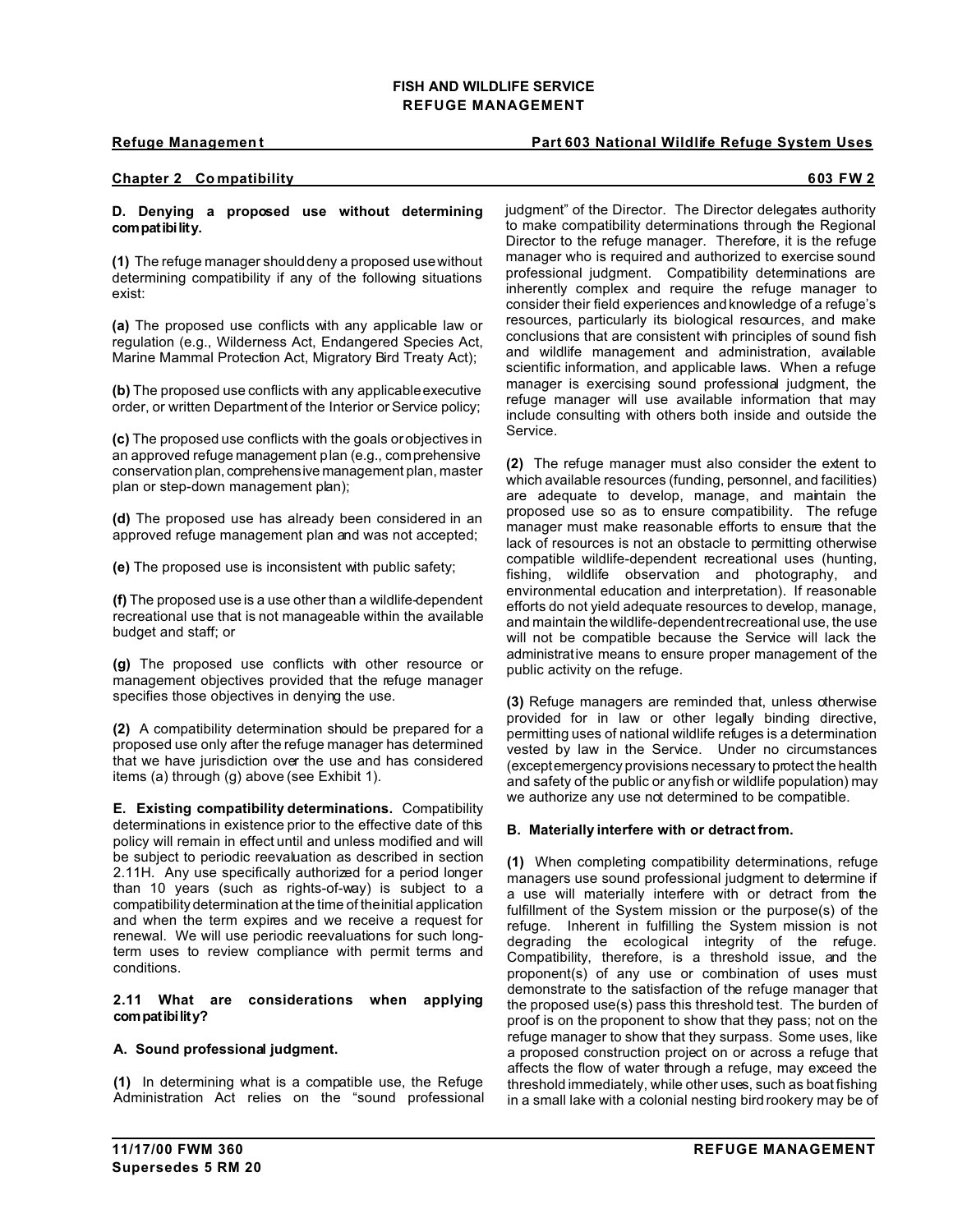#### **Refuge Management Part 603 National Wildlife Refuge System Uses**

## **Chapter 2 Co mpatibility 603 FW 2**

little concern if it involves few boats, but of increasing concern with growing numbers of boats. Likewise, when considered separately, a use may not exceed the compatibility threshold, but when considered cumulatively in conjunction with other existing or planned uses, a use may exceed the compatibility threshold.

**(2)** While refuge managers should be looking for tangible impacts, the fact that a use will result in a tangible adverse effect, or a lingering or continuing adverse effect is not necessarily the overriding concern regarding "materially interfere with or detract from." These types of effects should be taken into consideration but the primary aspect is how does the use and any impacts from the use affect our ability to fulfill the System mission and the refuge purposes. For example, the removal of a number of individual animals from a refuge through regulated hunting, trapping or fishing would, in many instances, help the refuge manager manage to improve the health of wildlife populations. However, the take of even one individual of a threatened or endangered species could significantly impact the refuge's ability to manage for and perpetuate that species. Likewise, wildlife disturbance that is very limited in scope or duration may not result in interference with fulfilling the System mission or refuge purposes. However, even unintentional minor harassment or disturbance during critical biological times, in critical locations, or repeated over time may exceed the compatibility threshold.

**(3)** The refuge manager must consider not only the direct impacts of a use but also the indirect impacts associated with the use and the cumulative impacts of the use when conducted in conjunction with other existing or planned uses of the refuge, and uses of adjacent lands or waters that may exacerbate the effects of a refuge use.

**C. Making a use compatible through replacement of lost habitat values or other compensatory mitigation.** We will not allow compensatory mitigation to make a proposed refuge use compatible, except by replacement of lost habitat values as provided in subparagraph D below. If the proposed use cannot be made compatible with stipulations we cannot allow the use.

**D. Existing rights-of-way.** We will not make a compatibility determination and will deny any request for maintenance of an existing right-of-way that will affect a unit of the National Wildlife Refuge System, unless (1) the design adopts appropriate measures to avoid resource impacts and includes provisions to ensure no net loss of habitat quantity and quality; (2) restored or replacement areas identified in the design are afforded permanent protection as part of the national wildlife refuge or wetland management district affected by the maintenance; and (3) all restoration work is completed by the applicant prior to any title transfer or recording of the easement, if applicable. Maintenance of an existing right-of-way includes minor expansion or minor realignment to meet safety standards. Examples of minor

expansion or minor realignment include: expand the width of a road shoulder to reduce the angle of the slope; expand the area for viewing on-coming traffic at an intersection; and realign a curved section of a road to reduce the amount of curve in the road.

**E. Refuge-specific analysis.** We must base compatibility determinations on a refuge-specific analysis of reasonably anticipated impacts of a particular use on refuge resources. We should base this refuge-specific analysis on information readily available to the refuge manager, including field experience and familiarity with refuge resources, or made available to the refuge manager by the State, tribes, proponent(s) or opponent(s) of the use, or through the public review and comment period. Refuge-specific analysis need not rely on refuge-specific biological impact data, but may be based on information derived from other areas or species that are similarly situated and therefore relevant to the refuge-specific analysis. We do not require refuge managers to independently generate data to make determinations but rather to work with available information. Refuge managers may work at their discretion with the proponent(s) of the use or other interested parties to gather additional information before making the determination. If information available to the refuge manager is insufficient to document that a proposed use is compatible, then the refuge manager would be unable to make an affirmative finding of compatibility, and we must not authorize or permit the use. See 2.12A(8) for additional information dealing with priority public uses.

**F. Relationship to management plans.** The refuge manager will usually complete compatibility determinations as part of the comprehensive conservation plan or step-down management plan process for individual uses, specific use programs, or groups of related uses described in the plan. The refuge manager will incorporate compatibility determinations prepared concurrently with a plan as an appendix to the plan. These compatibility determinations may summarize and incorporate by reference what the refuge manager addressed in detail in the comprehensive conservation plan, step-down management plan, or associated National Environmental Policy Act (NEPA) document.

**G. Managing conflicting uses.** The refuge manager may need to allocate uses in time and/or space to reduce or eliminate conflicts among users of the refuge. If this cannot be done, the refuge manager may need to terminate or disallow one or more of the uses. The Refuge Administration Act does not prioritize among the six wildlife-dependent recreational uses. Therefore, in the case of direct conflict between these priority public uses, the refuge manager should evaluate, among other things, which use most directly supports long-term attainment of refuge purposes and the System mission. This same analysis would support a decision involving conflict between two nonpriority public uses. Where there are conflicts between priority and nonpriority public uses, priority public uses take precedence.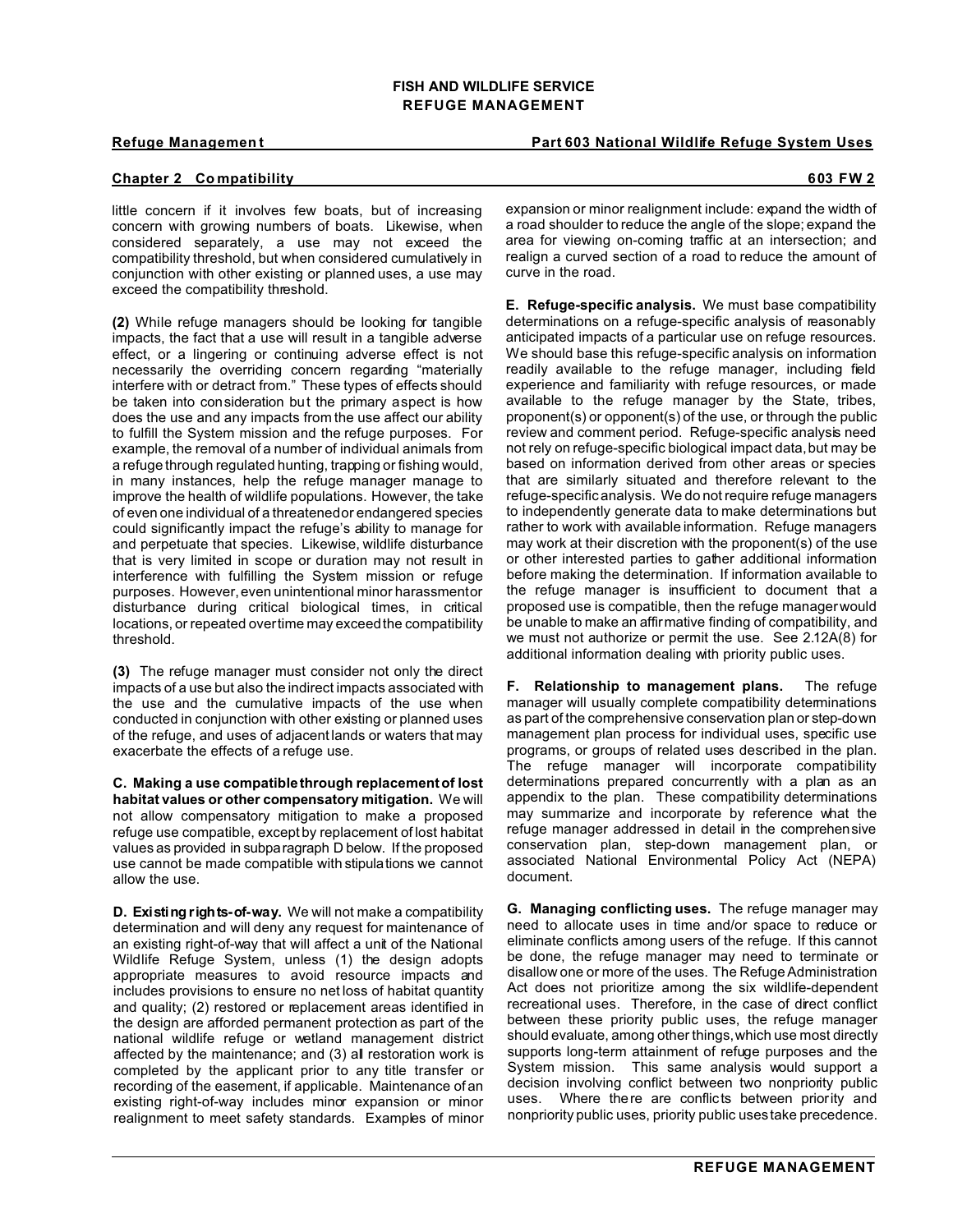**Refuge Management Part 603 National Wildlife Refuge System Uses** 

# **Chapter 2 Co mpatibility 603 FW 2**

# **H. Reevaluation of uses.**

**(1)** We will reevaluate compatibility determinations for existingwildlife-dependent recreational uses when conditions under which the use is permitted change significantly, or if there is significant new information regarding the effects of the use, or concurrently with the preparation or revision of a comprehensive conservation plan, or at least every 15 years, whichever is earlier. In addition, a refuge manager always may reevaluate the compatibility of a use at any time.

**(2)** Except for uses specifically authorized for a period longer than 10 years (such as rights-of-way), we will reevaluate compatibility determinations for all existing uses other than wildlife-dependent recreational uses when conditions under which the use is permitted change significantly, or if there is significant new information regarding the effects of the use, or at least every 10 years, whichever is earlier. Again, a refuge manager always may reevaluate the compatibility of a use at any time.

**(3)** For uses in existence on November 17, 2000, that were specifically authorized for a period longer than 10 years (such as rights-of-way), our compatibility reevaluation will examine compliance with the terms and conditions of the authorization, not the authorization itself. We will frequently monitor and review the activity to ensure that the permittee carries out all permit terms and conditions. However, the Service will request modifications to the terms and conditions of the permits from the permittee if the Service determines that such changes are necessary to ensure that the use remains compatible. After November 17, 2000, no uses will be permitted or reauthorized, for a period longer than 10 years, unless the terms and conditions for such long-term permits specifically allows for the modifications to the terms and conditions, if necessary to ensure compatibility. We will make a new compatibility determination prior to extending or renewing such long-term uses at the expiration of the authorization. When we prepare a compatibility determination for reauthorization of an existing right-of-way, we will base our analysis on the existing conditions with the use in place, not from a pre-use perspective.

**(4)** The refuge manager will determine whether change in the conditions under which the use is permitted or new information regarding the effects of the use is significant or not. The refuge manager will make this decision by considering whether or not these new conditions or new information could reasonably be expected to change the outcome of the compatibility determination. Any person at any time may provide information regarding changes in conditions and new information to the refuge manager. However, the refuge manager maintains full authority to determine if this information is or is not sufficient to trigger a reevaluation.

**(5)** When we reevaluate a use for compatibility, we will take a fresh look and prepare a new compatibility determination following the procedure outlined in paragraph 2.12A.

**I. Public review and comment.** An opportunity for public review and comment is required for all compatibility determinations. For compatibility determinations prepared concurrently with comprehensive conservation plans or stepdown management plans, we can achieve public review and comment concurrently with the public review and comment of the draft plan and associated NEPA document. For compatibility determinations prepared separately from a plan, we will determine the appropriate level of opportunity for public review and comment through a tiered approach based on complexity, controversy, and level of impact to the refuge. See 2.12A(9) for details on public review and comment.

### **2.12 What information do we include in a compatibility determination?**

**A.** All compatibility determinations will include the following information. To maintain consistency, we will use the format provided in Exhibit 2 for documenting all compatibility determinations.

**(1) Use.** Identify the use. A use may be proposed or existing, and may be an individual use, a specific use program, or a group of related uses. The refuge manager will determine whether to consider a use individually, a specific use program, or in conjunction with a group of related uses. However, whenever practicable, the refuge manager should concurrently consider related uses or uses that are likely to have similar effects and associated facilities, structures and improvements, in order to facilitate analysis of cumulative effects and to provide opportunity for effective public review and comment.

**(2) Refuge name.** Identify the name of the refuge.

**(3) Establishing and acquisition authority(ies).** Identify the specific authority(ies) used to establish the refuge (e.g., Executive Order, public land order, Secretarial Order, refugespecific legislation, or general legislation).

**(4) Refuge purpose(s).** Identify the purpose(s) of the refuge from the documents identified in 2.12A(3). For a use proposed for designated wilderness areas within the System, the refuge manager must first analyze whether or not the use can be allowed under the terms of the Wilderness Act (16 U.S.C. 1131-36). If so, the refuge manager must then determine if the use is compatible. As a matter of policy, the refuge manager will also analyze whether or not the use is compatible with the purposes of the Wilderness Act, which makes such purposes supplemental to those of the national wildlife refuge.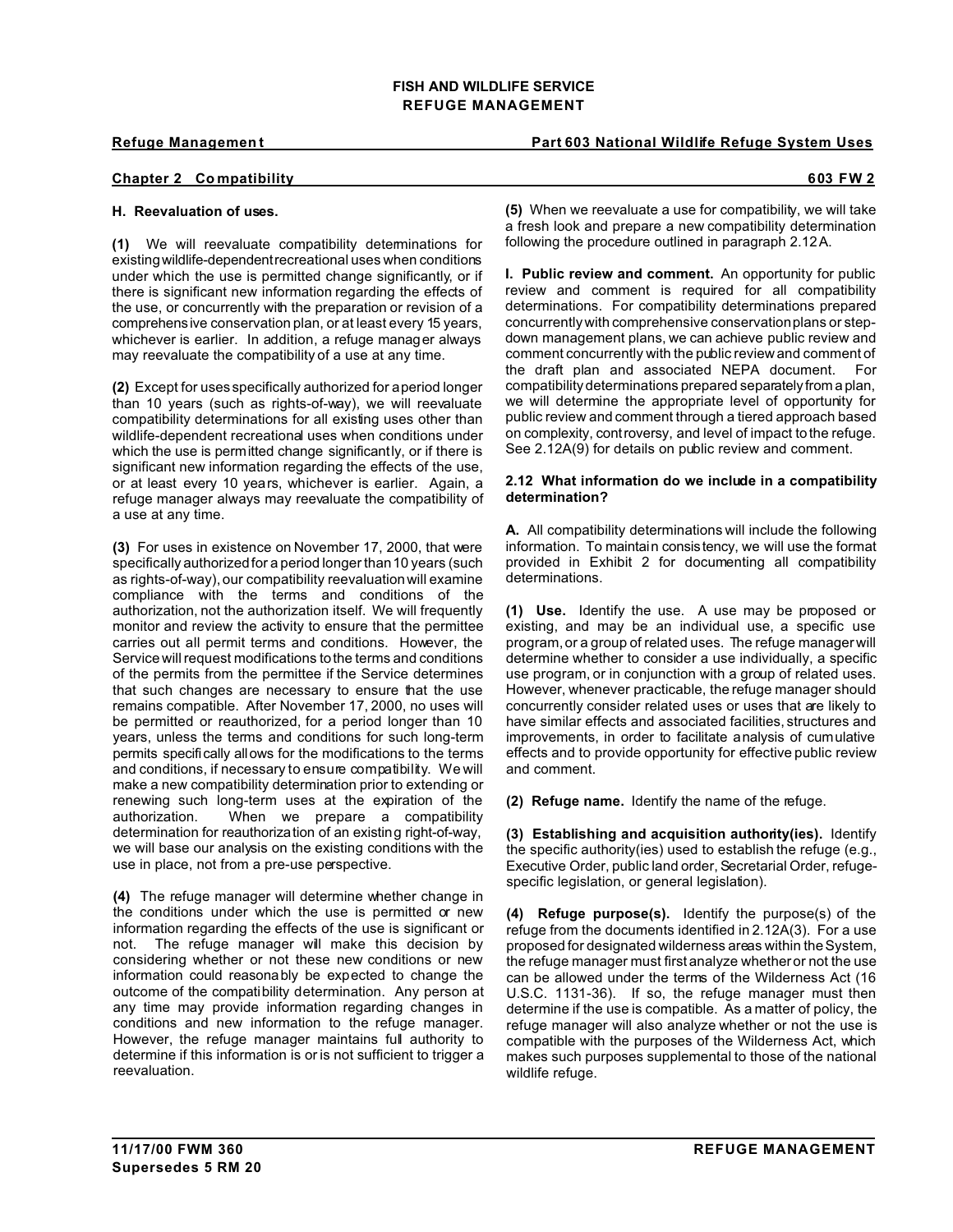### **Refuge Management Part 603 National Wildlife Refuge System Uses**

# **Chapter 2 Co mpatibility 603 FW 2**

**(5) National Wildlife Refuge System mission.** The mission of the National Wildlife Refuge System is "to administer a national network of lands and waters for the conservation, management, and where appropriate, restoration of the fish, wildlife, and plant resources and their habitats within the United States for the benefit of present and future generations of Americans."

**(6) Description of use.** Describe the nature and extent of the use. The refuge manager may work with the proponent(s) of a use to gather information required in subparagraphs (a) through (e) below to describe the proposed use. If the use is described in sufficient detail in a comprehensive conservation plan, step-down management plan, other plan, or associated NEPA document, the refuge manager may provide a summary of the use and reference the plan or NEPA document. At a minimum, the refuge manager must address and include the following in the compatibility determination:

**(a)** What is the use? Is the use a priority public use?

**(b)** Where would the use be conducted? Describe the specific areas of the refuge that will be used: habitat types and acres involved; key fish, wildlife, and plants that occur in or use that habitat; and the proportion of total refuge acreage and the specific habitat type involved. Include a description of other areas that may be affected incidental to the specific use, such as access to the destination area and storage of equipment. This information may be described in writing and on a map.

**(c)** When would the use be conducted? Describe the time of year and day, and duration of the use.

**(d)** How would the use be conducted? Describe the techniques to be used, types of equipment required, and number of people per given period. Include supporting uses and associated facilities, structures and improvements as appropriate, e.g., boating and boat ramps to support fishing, camping and campsites to support hunting, etc.

**(e)** Why is this use being proposed? Describe the reason for the use and the need to conduct the use on the refuge. Describe the extent to which other areas in the vicinity provide similar opportunities.

#### **(7) Availability of resources.**

**(a)** Complete an analysis of costs for administering and managing each use. Implicit within the definition of sound professional judgment is that adequate resources (including financial, personnel, facilities, and other infrastructure) exist or can be provided by the Service or a partner to properly develop, operate, and maintain the use in a way that will not materially interfere with or detract from fulfillment of the refuge purpose(s) and the System mission. If resources are lacking for establishment or continuation of wildlife-

dependent recreational uses, the refuge manager will make reasonable efforts to obtain additional resources or outside assistance from States, other public agencies, local communities, and/or private and non-profit groups before determining that the use is not compatible. If adequate resources cannot be secured, the use will be found not compatible and cannot be allowed. Efforts to find additional funding must be documented on the compatibility determination form.

**(b)** For many refuges, analysis of available resources will have been made for general categories of uses when preparing comprehensive conservation plans, step-down management plans, other plans, or NEPA documents. If the required and available resources are described in sufficient detail in a comprehensive conservation plan, step-down management plan, other plan, or associated NEPA document, provide a summary of the required and available resources for the use and reference the plan or NEPA document. If not sufficiently covered in the planning document, the following should be documented in the compatibility determination:

**(i)** Resources involved in the administrationand management of the use.

**(ii)** Special equipment, facilities or improvements necessary to support the use. Itemize expenses such as costs associated with special equipment, physical changes or improvements necessary on the refuge that would be required to comply with disabled access requirements.

**(iii)** Maintenance costs associated with the use (e.g., trail maintenance and mowing, signing, garbage pickup or sanitation costs, parking areas, road repair or grading, building or structure repair, including blinds, boat ramps, kiosks, etc.).

**(iv)** Monitoring costs (e.g., biological or visitor surveys, maintenance of control sites, etc.) to assess the impact of uses over time on natural resources and quality of the visitors' experience.

**(c)** This analysis of cost for administering and managing each use will only include the incremental increase above general operational costs that we can show as being directly caused by the proposed use.

**(d)** Offsetting revenues, such as entrance fees and user fees that are returned to the refuge, should be documented in determining the costs to administer individual or aggregated uses.

#### **(8) Anticipated impacts of the use.**

**(a)** Identify and describe the reasonably anticipated impacts of the use. In assessing the potential impacts of a proposed use on the refuge's purpose(s) and the System mission,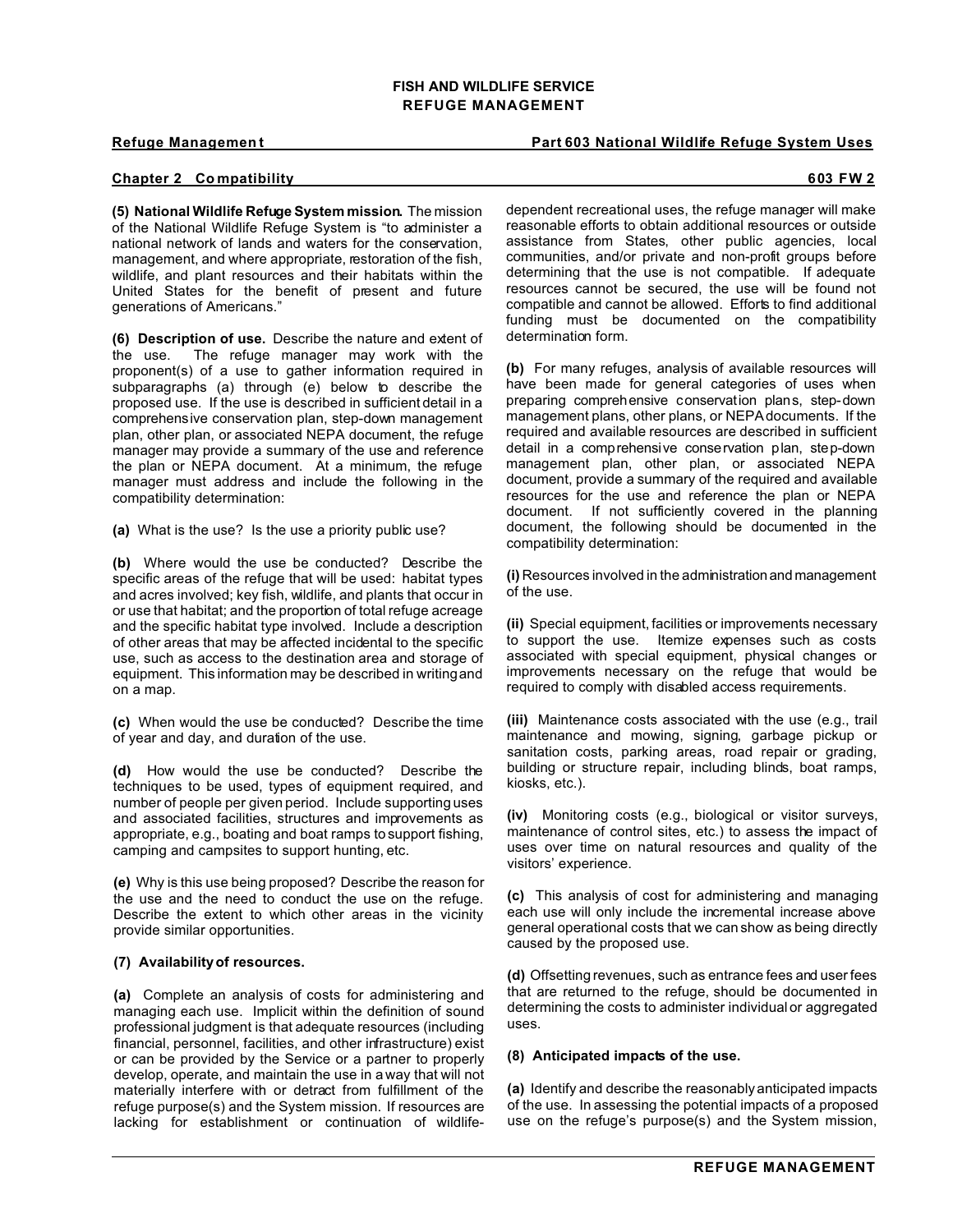# **Refuge Management Part 603 National Wildlife Refuge System Uses**

# **Chapter 2 Co mpatibility 603 FW 2**

refuge managers will use and cite available sources of information, as well as their best professional judgment, to substantiate their analysis. Sources may include planning documents, environmental assessments, environmental impact statements, annual narrative reports, information from previously conducted or ongoing research, data from refuge inventories or studies, published literature on related biological studies, State conservation management plans, field management experience and consultation with wildlife research professionals, State wildlife resource managers and industry professionals, etc. Refuge managers are not required to independently generate data on which to base compatibility determinations. The refuge manager may work with the proponent(s) of the use and other interested parties to gather additional information before making the determination. If available information to the refuge manager is insufficient to document that a proposed use is compatible, then the refuge manager would be unable to make an affirmative finding of compatibility and we must not authorize or permit the use. If the use is a priority public use, and sufficient information is not available, the refuge manager should work with the proponent of the use to acquire the necessary information before finding the use not compatible based solely on insufficient available information. This does not mean that the burden of information collection is shifted to the refuge manager, but that the refuge manager should take steps to ensure that the additional information needs are clearly identified and that appropriate assistance is provided in facilitating the collection of that information.

**(b)** Refuge managers should distinguish between long-term and short-term impacts. A use may initially only be expected to cause minor impacts to the resource. However, the cumulative impacts over time may become quite substantial. Other uses may have impacts that are very short in duration but very significant while they are occurring, or are the converse: very long in duration but very insignificant in effect.

**(c)** Although direct impacts on refuge resources, such as wildlife disturbance or destruction of habitats, or degradation of ecological integrity may be easily predicted, the analysis of impacts must also address indirect and cumulative effects that may be reasonably associated with a specific use. Indirect impacts of a proposed use may include taking away or diverting resources from an activity that would support fulfilling the System mission or refuge's purposes and therefore would be a factor in determining whether the proposed use is compatible or not. A use with little potential for impact on its own may contribute to more substantive cumulative impacts on refuge resources when conducted in conjunction with or preceding or following other uses, and when considered in conjunction with proposed or existing uses of lands and waters adjacent to the refuge.

**(d)** If the anticipated impacts of the use are described in sufficient detail in a comprehensive conservation plan, step-

down management plan, other plan, or associated NEPA document, refuge managers may provide a summary of the anticipated impacts of the use and reference the plan or NEPA document.

**(e)** Refuge managers should list all conservation objectives in approved refuge management plans (e.g., comprehensive conservation plan, comprehensive management plan, master plan, or step-down management plan), that reasonably might be affected by the proposed use. To the extent possible, the determination of anticipated impacts should include an explanation of the impacts on these specific conservation objectives and how that affects fulfilling refuge purposes or the System mission.

# **(9) Public review and comment.**

**(a)** The refuge manager must provide an opportunity for public review and comment on the proposed refuge uses(s) before issuing a final compatibility determination. Public review and comment includes actively seeking to identify individuals and organizations that reasonably might be affected by, or interested in, a refuge use. Additionally, public review and comment will offer the public the opportunity to provide relevant information and express their views on whether or not a use is compatible. The extent and complexity of public review and comment that is necessary or appropriate will be determined by the refuge manager. For example, significantly modifying a popular hunting, fishing, or wildlife observation program would likely be controversial and would require considerable opportunity for public review and comment, whereas temporarily closing a small portion of a wildlife observation trail would likely require much less opportunity for public review and comment. For compatibility determinations prepared concurrently with comprehensive conservation plans or step-down management plans, public involvement can be achieved concurrently with the public review and comment of the draft plan and associated NEPA document. For compatibility determinations prepared separately from a plan, handle the level of public review and comment through the following tiered approach.

**(i)** For minor, incidental, or one-time uses that have been shown by past experience at this or other refuges in the System to result in no significant or cumulative impact to the refuge and would likely generate minimal public interest, the public review and comment requirement can be accomplished by posting a notice of the proposed determination at the refuge headquarters.

**(ii)** For all other uses, at a minimum, the refuge manager will solicit public comment by placing a public notice in a newspaper with wide local distribution. The notice must contain, at a minimum: a brief description of the compatibility determination process, a description of the use that is being evaluated, the types of information that may be used in completing the evaluation, how to provide comments, when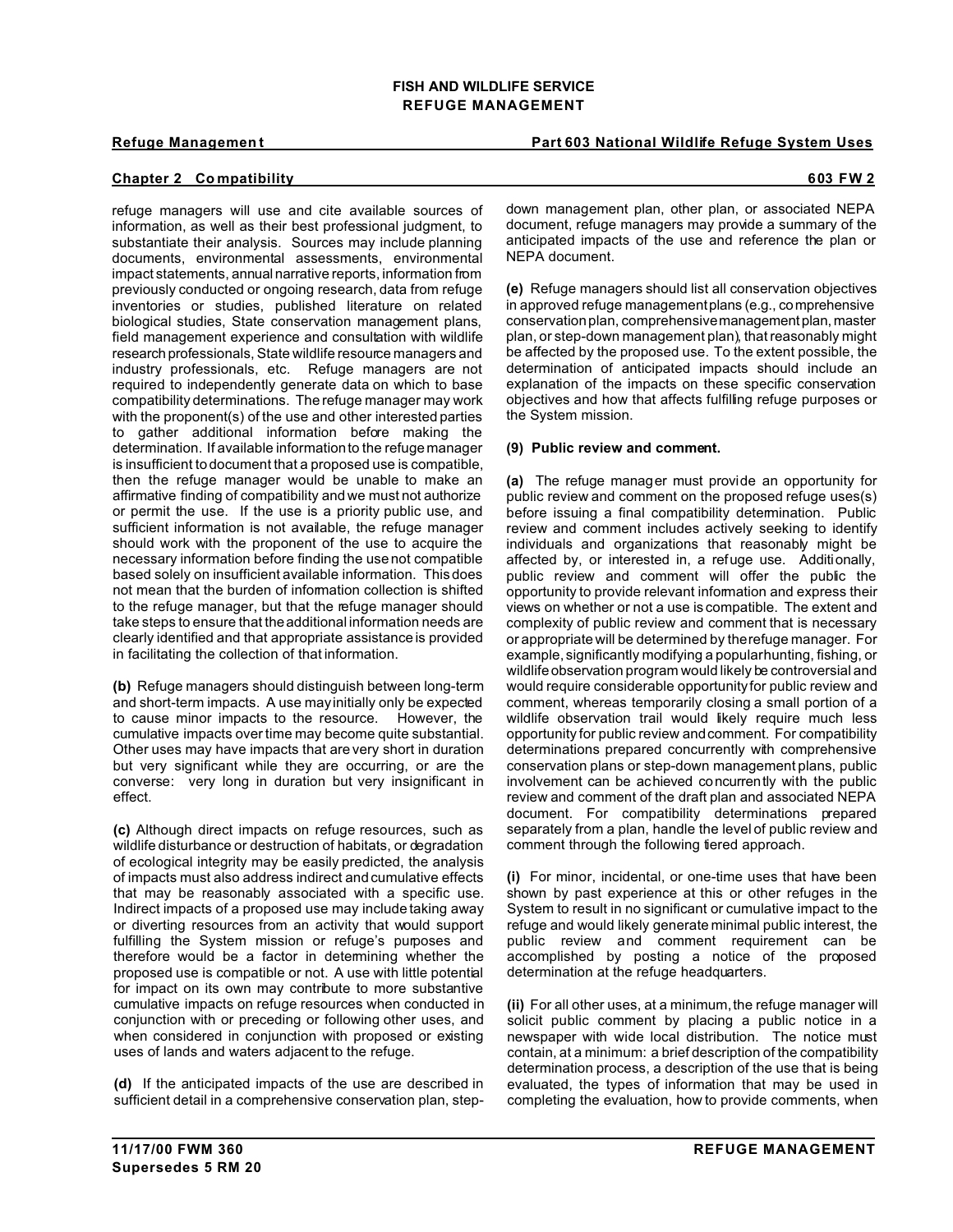**Refuge Management Part 603 National Wildlife Refuge System Uses** 

# **Chapter 2 Co mpatibility 603 FW 2**

comments are due, and how people may be informed of the decision the refuge manager will make regarding the use. The public will be given at least 14 calendar days to provide comments following the day the notice is published.

**(iii)** For evaluations of controversial or complex uses, the refuge manager should expand the public review and comment process to allow for additional opportunities for comment. This may include newspaper or radio announcements, notices or postings in public places, notices in the Federal Register, letters to potentially interested people such as adjacent landowners, holding public meetings, or extending the comment period.

**(b)** Public review and comment efforts must be documented on the compatibility determination form and relevant information retained with compatibility determinations as part of the administrative record. The documentation must include a description of the process used, a summary of comments received, and a description of any actions taken or not taken because of the comments received. All written public comments will be retained in the administrative record. If a comprehensive conservation plan or NEPA document is being prepared, this information would be included in these documents as part of the administrative record.

**(10) Use is compatible or not compatible.** Identify whether the use is compatible or not compatible. This is where the refuge manager indicates whether or not the use would, or would not, materially interfere with or detract from the fulfillment of the National Wildlife Refuge System mission or the purposes of the refuge.

#### **(11) Stipulations necessary to ensure compatibility.**

**(a)** Describe any stipulations (terms or conditions) necessary to ensure compatibility. If a use is not compatible as initially proposed, it may be modified with stipulations that avoid or minimize potential adverse impacts, making the use compatible. It is not the responsibility of the refuge manager to develop a sufficient set of stipulations so as to make an otherwise not compatible proposed use, compatible. If the use cannot be modified with stipulations sufficient to ensure compatibility, the use cannot be allowed.

**(b)** Protective stipulations in the compatibility determination for a particular use should specify the manner in which that use must be carried out to ensure compatibility. Stipulations must be detailed and specific. They may identify such things as limitations on time (daily, seasonal, or annual) or space where a use could be safely conducted, the routes or forms of access to be used, and any restrictions on the types of equipment to be used or number of people to be involved. Monitoring of the use must be sufficient to evaluate compliance with stated conditions and swift action must be taken to correct or respond to any serious deviations.

**(12) Justification.** After completing the steps described above, the refuge manager will provide a written justification for the determination. The justification must provide a logical explanationdescribing how the proposed use would, or would not, materially interfere with or detract from the fulfillment of the National Wildlife Refuge System mission or the purposes of the refuge.

**(13) Signature.** The refuge manager will sign and date the compatibility determination and submit it to the Regional Chief for review and concurrence.

**(14) Concurrence.** The Regional Chief will sign and date the compatibility determination if in concurrence. If the Regional Chief does not concur, the Regional Chief must discuss the determination with the refuge manager and attempt to resolve the differences. If they do not agree, the Regional Chief must refer the compatibility determination to the Regional Director and the use may not be allowed unless, upon review, the Regional Director makes a written determination that the use is compatible.

**(15) Mandatory 10- or 15-year reevaluation date.** At the time the compatibility determination is made, the refuge manager will insert the required maximum 10-year reevaluation date for uses other than wildlife-dependent recreational uses or a 15-year maximum reevaluation date for wildlife-dependent recreational uses.

**2.13 How do we expedite the compatibility determination process?** The Refuge Administration Act provides for expedited consideration of uses that will likely have no detrimental effect on the fulfillment of the purpose(s) of the refuge or the System mission. The intent of this provision is to reduce the administrative burden on the refuge manager and speed the compatibility determination process for uses that are frequently found to be compatible. For minor, incidental, or one-time uses that have been shown to have no significant or cumulative impact to the refuge and would likely generate minimal public interest, the time period for an opportunity for public review and comment may be reduced to the time available.

**2.14 What do we do with existing uses that are not compatible?** Existing uses determined to be not compatible will be expeditiously terminated or modified to make the use compatible. Except with written authorization by the Director, this process of termination or modification will not exceed 6 months from the date that the compatibility determination is signed.

**2.15 May we deny uses that are compatible?** A determination that a use is compatible does not require the use to be allowed. Determinations on whether or not to allow otherwise compatible uses are based on compliance with other laws, the System mission, policy, refuge purposes, availability of resources to manage the use, possible conflicts